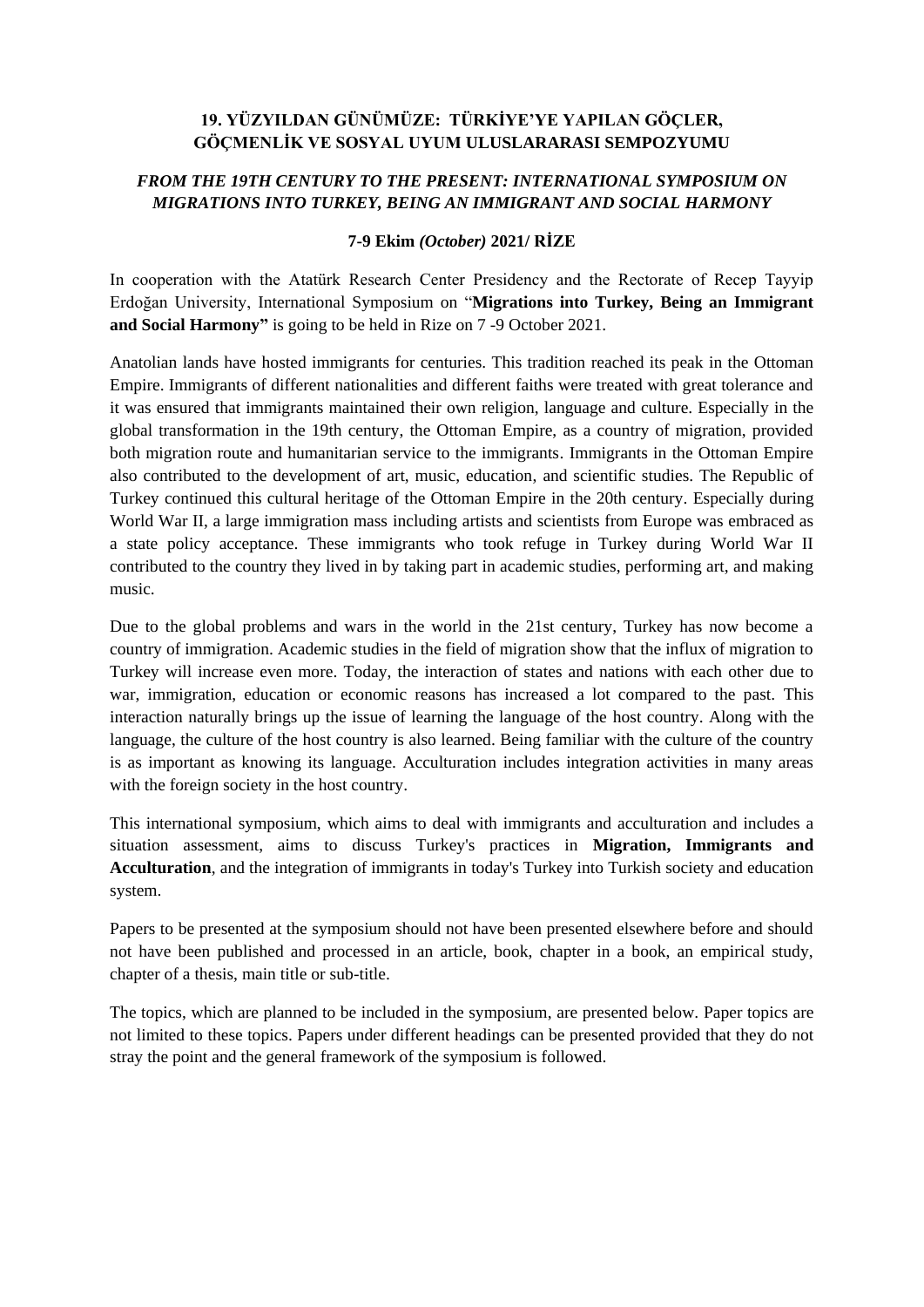## **SYMPOSIUM SUB-TITLES**

## **Ottoman Period**

- Migrations into the Ottoman Empire, Immigrants and Social Cohesion in the 19th century
- Immigrant Rights and Foreign States

#### **Turkey and Republic Period**

- Migrations into Turkey, Immigrants and Problems in the 20th and 21st century
- Demography and Internal-External Migration
- Immigration by the State

#### **Migration and Integration**

- Education of Immigrants
- International Students
- Migration, Being an Immigrant and Social Media
- Social Integration of Immigrants
- Immigrants and Non-Governmental Organizations
- Consequences of Migration in Abandoned Countries
- Relationship of Immigrants with Indigenous People in Immigrant Regions

#### **Migration, Women and Children**

- Migration and Gender
- Studies on Immigrant Women
- Immigrant Children and Labor

#### **Migration, Management and Policy**

- Legal Regulations
- International Law and Transnational Fields
- Housing Policies
- Migration and Labor Market
- Migration and Health
- Security, Conflict and Terrorism
- Migration, Immigrants and Local Governments
- Immigrant, Asylum and Refugee Friendly Cities
- Migration, Globalization and International Social Policies